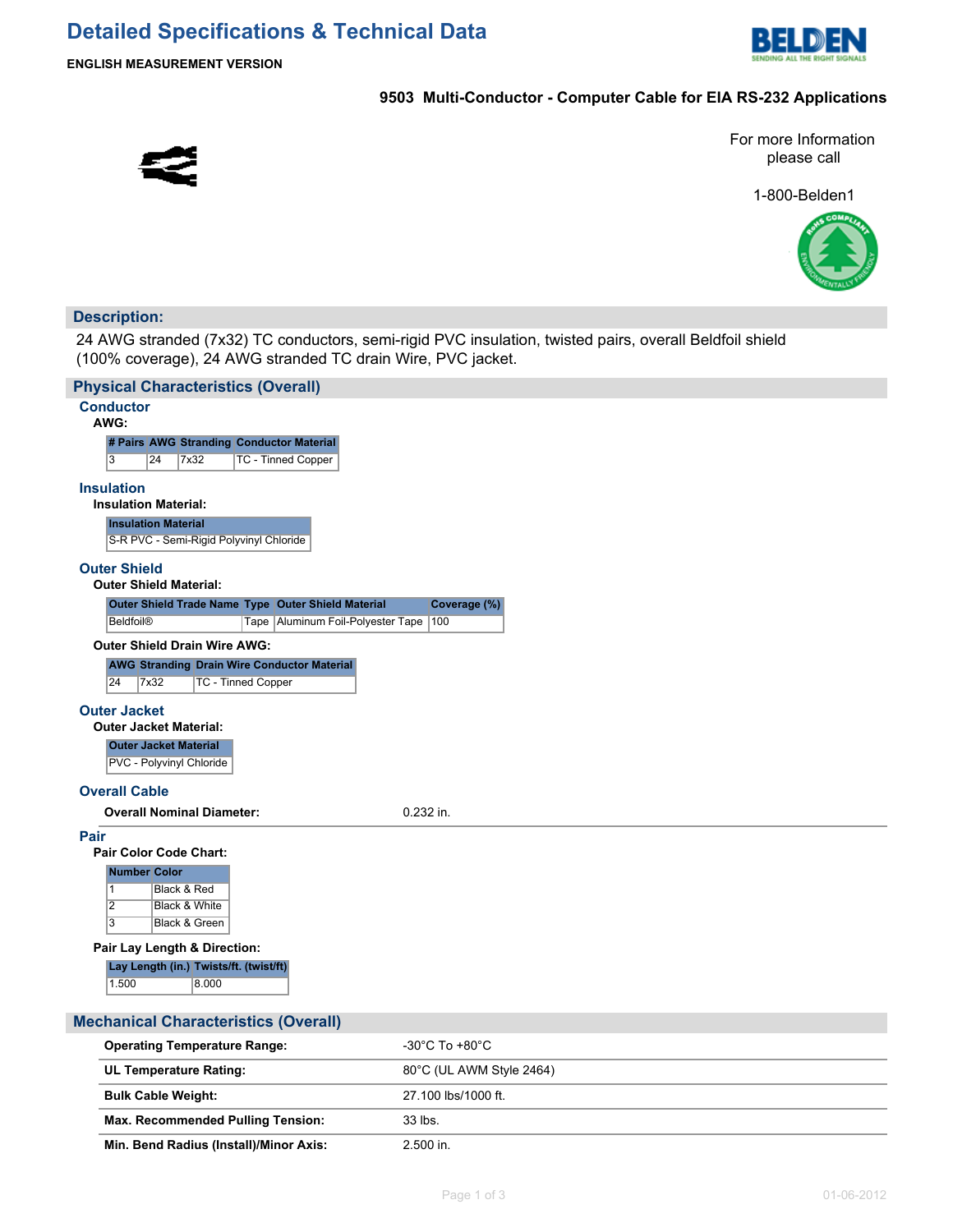# **Detailed Specifications & Technical Data**



## **9503 Multi-Conductor - Computer Cable for EIA RS-232 Applications**

| <b>Applicable Specifications and Agency Compliance (Overall)</b><br><b>Applicable Standards &amp; Environmental Programs</b> |                            |  |  |  |  |
|------------------------------------------------------------------------------------------------------------------------------|----------------------------|--|--|--|--|
| NEC/(UL) Specification:                                                                                                      | <b>CMG</b>                 |  |  |  |  |
| <b>CEC/C(UL) Specification:</b>                                                                                              | <b>CMG</b>                 |  |  |  |  |
| <b>AWM Specification:</b>                                                                                                    | UL Style 2464 (300 V 80°C) |  |  |  |  |
| <b>CSA Specification:</b>                                                                                                    | AWM I A                    |  |  |  |  |
| <b>EU CE Mark:</b>                                                                                                           | Yes                        |  |  |  |  |
| EU Directive 2000/53/EC (ELV):                                                                                               | Yes                        |  |  |  |  |
| EU Directive 2002/95/EC (RoHS):                                                                                              | Yes                        |  |  |  |  |
| EU RoHS Compliance Date (mm/dd/yyyy):                                                                                        | 04/01/2005                 |  |  |  |  |
| EU Directive 2002/96/EC (WEEE):                                                                                              | Yes                        |  |  |  |  |
| EU Directive 2003/11/EC (BFR):                                                                                               | Yes                        |  |  |  |  |
| CA Prop 65 (CJ for Wire & Cable):                                                                                            | Yes                        |  |  |  |  |
| MII Order #39 (China RoHS):                                                                                                  | Yes                        |  |  |  |  |
| <b>Flame Test</b>                                                                                                            |                            |  |  |  |  |
| <b>UL Flame Test:</b>                                                                                                        | UL1685 FT4 Loading         |  |  |  |  |
| C(UL) Flame Test:                                                                                                            | FT4                        |  |  |  |  |
| <b>Plenum/Non-Plenum</b>                                                                                                     |                            |  |  |  |  |
| Plenum (Y/N):                                                                                                                | No                         |  |  |  |  |
| <b>Plenum Number:</b>                                                                                                        | 89503, 82503               |  |  |  |  |
| <b>Electrical Characteristics (Overall)</b>                                                                                  |                            |  |  |  |  |
| Nom. Characteristic Impedance:                                                                                               |                            |  |  |  |  |
| Impedance (Ohm)<br>75                                                                                                        |                            |  |  |  |  |
| Nom. Capacitance Conductor to Conductor:                                                                                     |                            |  |  |  |  |
| <b>Capacitance (pF/ft)</b><br>30                                                                                             |                            |  |  |  |  |
| Nom. Capacitance Cond. to Other Conductor & Shield:                                                                          |                            |  |  |  |  |
| Capacitance (pF/ft)<br>50                                                                                                    |                            |  |  |  |  |
| <b>Nominal Velocity of Propagation:</b>                                                                                      |                            |  |  |  |  |
| <b>VP</b> (%)<br>60                                                                                                          |                            |  |  |  |  |
| Nom. Conductor DC Resistance:                                                                                                |                            |  |  |  |  |
| DCR @ 20°C (Ohm/1000 ft)<br>24                                                                                               |                            |  |  |  |  |
| <b>Nominal Outer Shield DC Resistance:</b>                                                                                   |                            |  |  |  |  |
| DCR @ 20°C (Ohm/1000 ft)<br>17                                                                                               |                            |  |  |  |  |
| Max. Operating Voltage - UL:                                                                                                 |                            |  |  |  |  |
| Voltage<br>300 V RMS (UL AWM Style 2464)                                                                                     |                            |  |  |  |  |
| <b>Max. Recommended Current:</b>                                                                                             |                            |  |  |  |  |
| <b>Current</b><br>1.76 Amps per conductor @ 25°C                                                                             |                            |  |  |  |  |